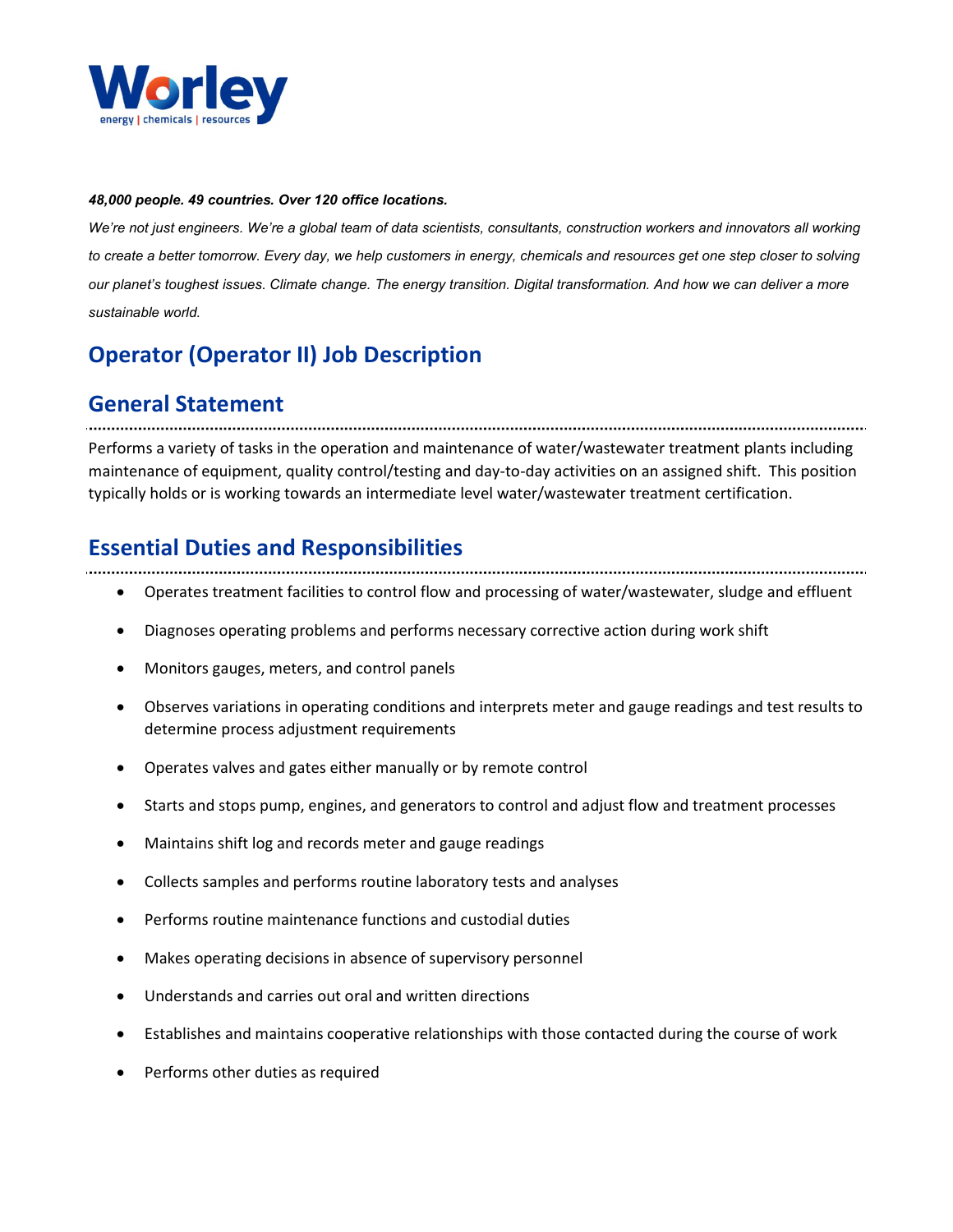

## Basic Qualifications

- High school diploma or GED
- Certification at Water Treatment and Wastewater Treatment Level I in the province of Alberta, Canada
- Two years experience minimum in operating water/wastewater treatment plants
- Possess a valid driver's license

## Preferred Qualifications

• Basic familiarity of the principles and practices of water/wastewater treatment plant operations; operating principles of valves, pumps, and motors; principles and methods of bacteriological and chemical sewage analyses; effects and problems of industrial waste in water/wastewater treatment processes; safe work practices

- Knowledge of computer software including but not limited to Microsoft Word, Excel, Outlook, data management systems and be able to operate plant PLC's and SCADA systems
- Additional post-secondary training will be considered an asset

## Working Conditions & Physical Requirements

All work will be completed in the area surrounding Fort McMurray. Workers local to Fort McMurray will be given preference. Work schedules will be a 14-on/14-off, 12-hour work days. Night shifts will also be required on a rotational basis.

The work area can involve a working environment indoors as well as outdoors, which could cause exposure to outdoor elements. Some areas can have loud noise, active machinery, high pressure fluid systems, electrical equipment, confined spaces, heights and depths, fumes, air borne particles, noxious gases, pathogens and various chemicals. The use of appropriate safety equipment will be mandatory in these areas to prevent hazardous contact.

Must be able to sit, stand, stoop, twist and bend at the waist, turn, kneel, squat, raise arms above shoulder height, grasp, reach, perform repetitive hand movements and fine coordination to work on electrical equipment; have vision sufficient to perform electrical maintenance; have hearing in the normal range with or without correction. In a 12-hour shift must be able to transport self across the facility, ascend and descend stair steps, lift objects up to 50 pounds from floor level to waist height, climb and work off of a ladder or scaffold and climb into and out of vehicles having high ground clearance; use arms and back to tighten and loosen nuts and bolts; carry a 50 pound tool box up a flight of stairs; work in confined spaces and wear and use appropriate safety equipment. Night and weekend shift rotation will be required.

2